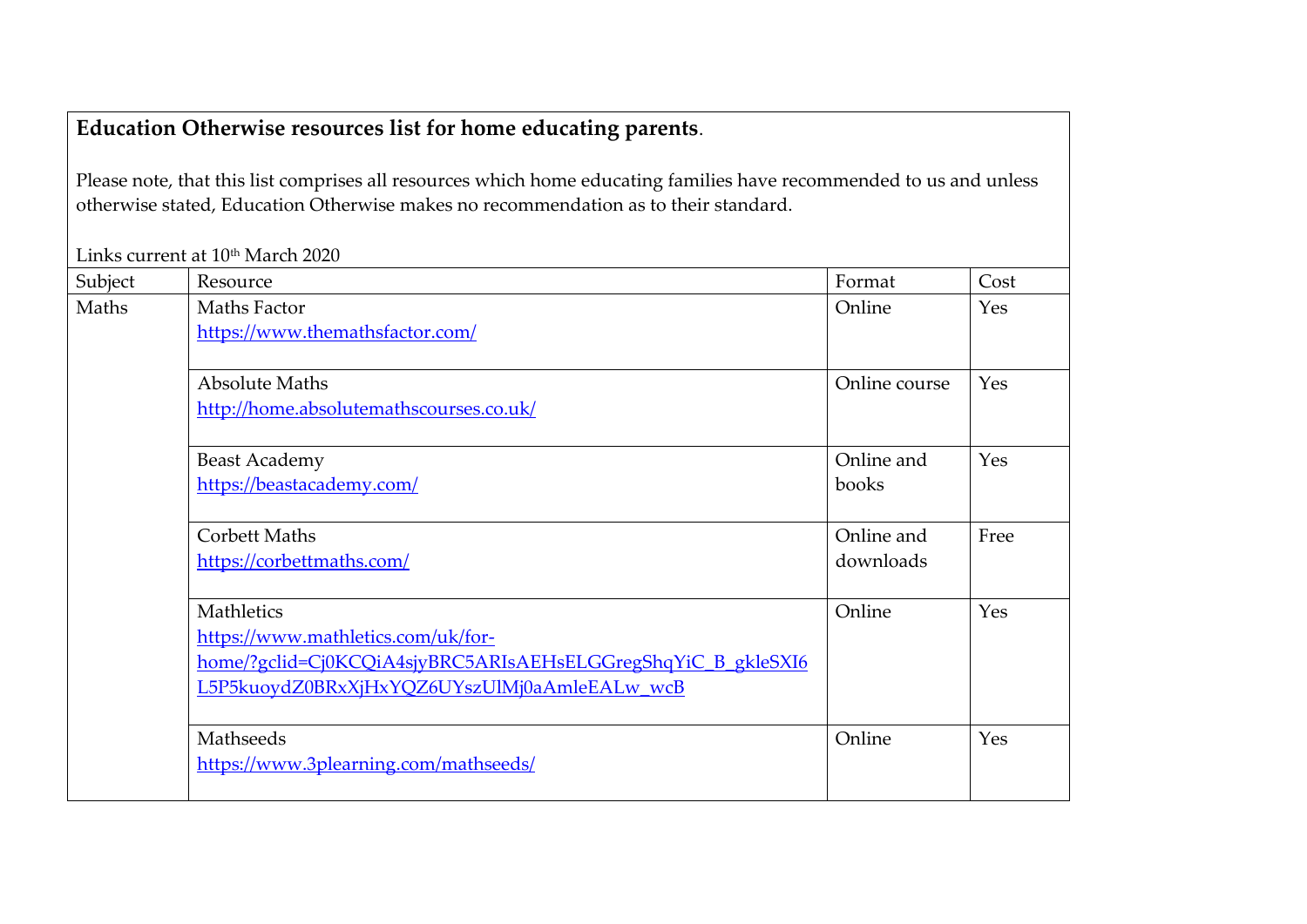| <b>Conquer Maths</b>                     | Online      | Yes        |
|------------------------------------------|-------------|------------|
| https://www.conquermaths.com/            |             |            |
|                                          |             |            |
| Maths Whizz                              | Online      | Yes        |
| https://www.whizz.com/                   |             |            |
| Mathswatch                               | Online      | Yes        |
| https://mathswatch.co.uk/                |             |            |
|                                          |             |            |
| Mathsframe                               | Games and   | Yes,       |
| https://mathsframe.co.uk/                | worksheets  | inexpensi  |
|                                          |             | ve         |
| Life of Fred                             | Maths based | <b>Yes</b> |
| https://www.lifeoffred.uniquemath.com/   | books       |            |
| Maths: no problem!                       | Resources   | Yes        |
| https://mathsnoproblem.com/              |             |            |
| Doodle maths                             | Online      | Yes        |
| https://www.doodlemaths.com/             |             |            |
| Number Shark                             | Online      | Yes        |
| https://www.wordshark.co.uk/numbershark/ |             |            |
|                                          |             |            |
| Number Stacks                            | Online      | Yes        |
| https://www.numberstacks.co.uk/          |             | inexpensi  |
|                                          |             | ve         |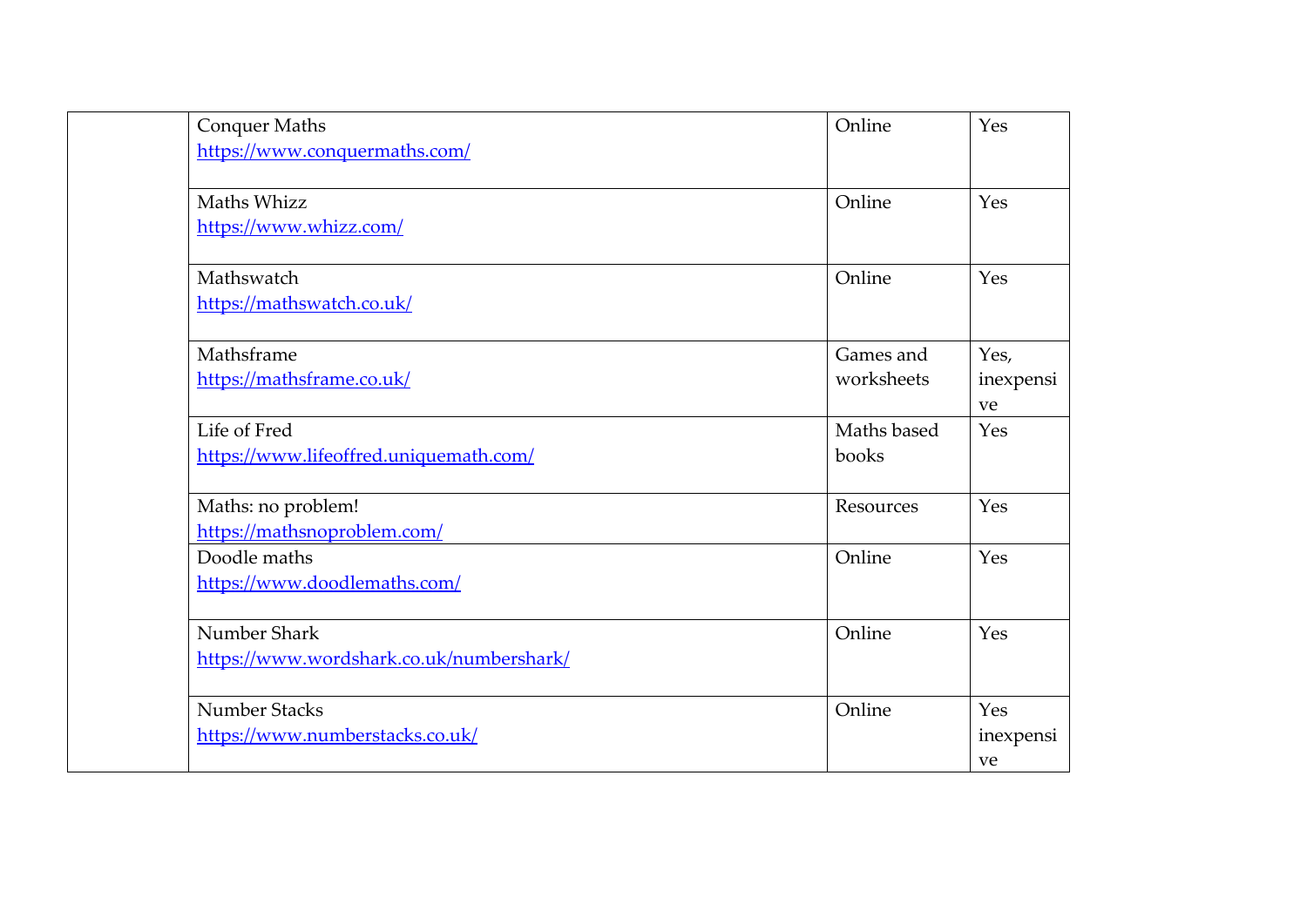|         | <b>Prodigy Maths</b>                                                       | Online         | Free, but |
|---------|----------------------------------------------------------------------------|----------------|-----------|
|         | https://www.prodigygame.com/referral.php?referralCode=01F631F5997D&        |                | pressure  |
|         | referralName=Caroline%2BMukisa&referralOrigin=link                         |                | to pay to |
|         |                                                                            |                | subscribe |
|         | Mathsgenie                                                                 | resources      | Free      |
|         | https://www.mathsgenie.co.uk/                                              |                |           |
|         |                                                                            |                |           |
|         | <b>CIMT</b>                                                                | Materials to A | Free      |
|         | https://www.cimt.org.uk/projects/mep/index.htm?fbclid=IwAR0YKMpm0          | level          |           |
|         | gcSD1EuzVC16DXIGNltBjfrDHCNxTw6IIdMgZpZxgdzitdbbwo                         |                |           |
|         |                                                                            |                |           |
|         | Geometry Junkyard                                                          | Links and      | Free      |
|         | https://www.ics.uci.edu/~eppstein/junkyard/                                | articles       |           |
|         |                                                                            |                |           |
|         | Count On                                                                   | Online         | Free      |
|         | http://www.counton.org/                                                    |                |           |
|         |                                                                            | Online         | Yes       |
| English | British Council, Learn English<br>https://learnenglish.britishcouncil.org/ |                |           |
|         |                                                                            |                |           |
|         | <b>Word Shark</b>                                                          | Online         | Yes       |
|         | https://www.wordshark.co.uk/                                               |                |           |
|         |                                                                            |                |           |
|         | Letter Join                                                                | Online         | Yes       |
|         | https://www.letterjoin.co.uk/                                              |                |           |
|         |                                                                            |                |           |
|         |                                                                            |                |           |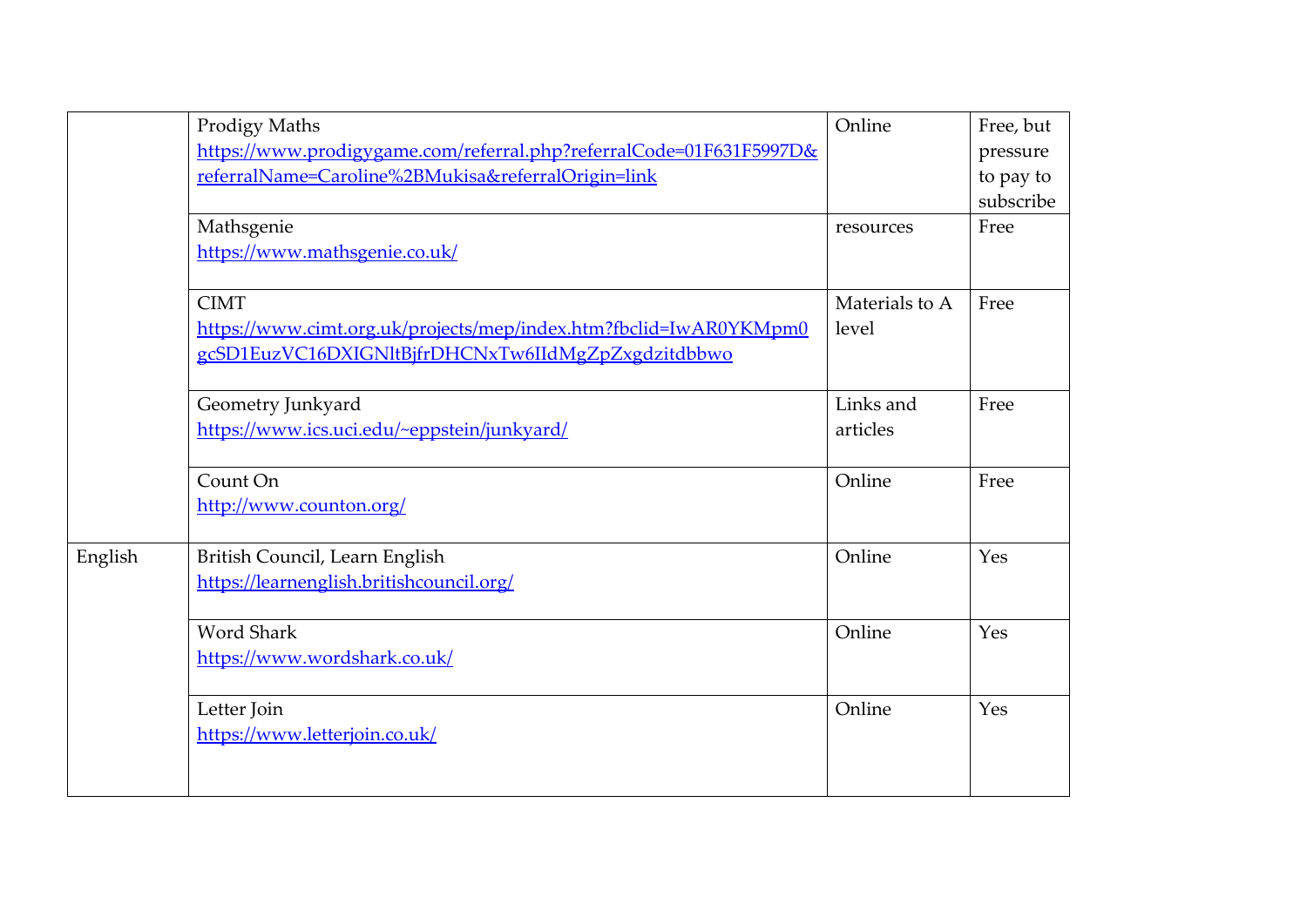| <b>Literacy Planet</b>                                      | Online | Yes |
|-------------------------------------------------------------|--------|-----|
| https://www.literacyplanet.com/uk/                          |        |     |
|                                                             |        |     |
| Scribeasy                                                   | Online | Yes |
| https://www.scribeasy.com/                                  |        |     |
|                                                             |        |     |
| Reading eggs                                                | Online | Yes |
| https://readingeggs.co.uk/                                  |        |     |
|                                                             |        |     |
| Dyslexia Gold                                               | Online | Yes |
| http://dyslexiagold.co.uk/                                  |        |     |
|                                                             |        |     |
| Spellodrome                                                 | Online | Yes |
| https://uk.spellodrome.com/#/home                           |        |     |
|                                                             |        |     |
| Wildkrats                                                   | Online | Yes |
| https://dm-ed.com/?fbclid=IwAR02wK9_hgMPpijxWlO9dlkKJotTHw- |        |     |
| 5NUoCuSQoXUeDblMTP5o9hB-hP0                                 |        |     |
| Skoolbo                                                     | Online | Yes |
| https://skoolbo.com/                                        |        |     |
|                                                             |        |     |
| <b>Nessy</b>                                                | Online | Yes |
| https://www.nessy.com/uk/                                   |        |     |
|                                                             |        |     |
| <b>Catherine Mooney</b>                                     | Online | Yes |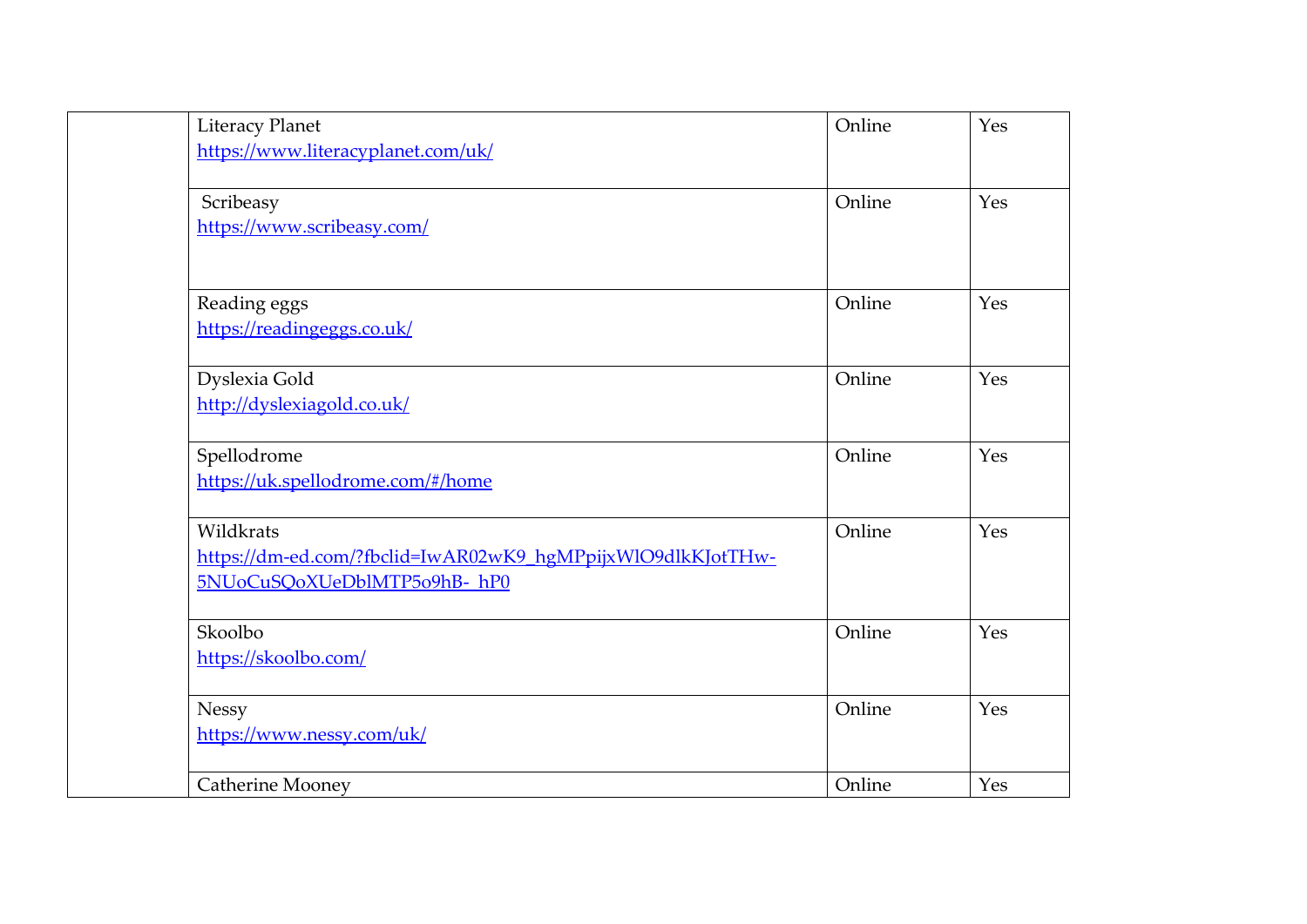|    | https://www.catherinemooneytutoring.co.uk/                                             |                           |      |
|----|----------------------------------------------------------------------------------------|---------------------------|------|
|    | Wild Literacy<br>https://wildliteracy.com/                                             | Online                    | Yes  |
|    | Toe by Toe<br>https://toe-by-toe.co.uk/                                                | <b>Book</b>               | Yes  |
|    | <b>English for Everyone</b><br>https://www.englishforeveryone.org/                     | Worksheets to<br>download | Free |
|    | Teach your monster to read<br>https://www.teachyourmonstertoread.com/                  | Online game               | Free |
|    | <b>Story Bots</b><br>https://www.storybots.com/                                        | Video clips               | Free |
| IT | Conquer computing<br>https://www.conquercomputing.com/                                 | Online                    | Yes  |
|    | Code Combat<br>https://codecombat.com/                                                 | Online                    | Yes  |
|    | Little Miss Inventors Code Garden<br>https://abcya.io/little-miss-inventor-code-garden | Game                      | Free |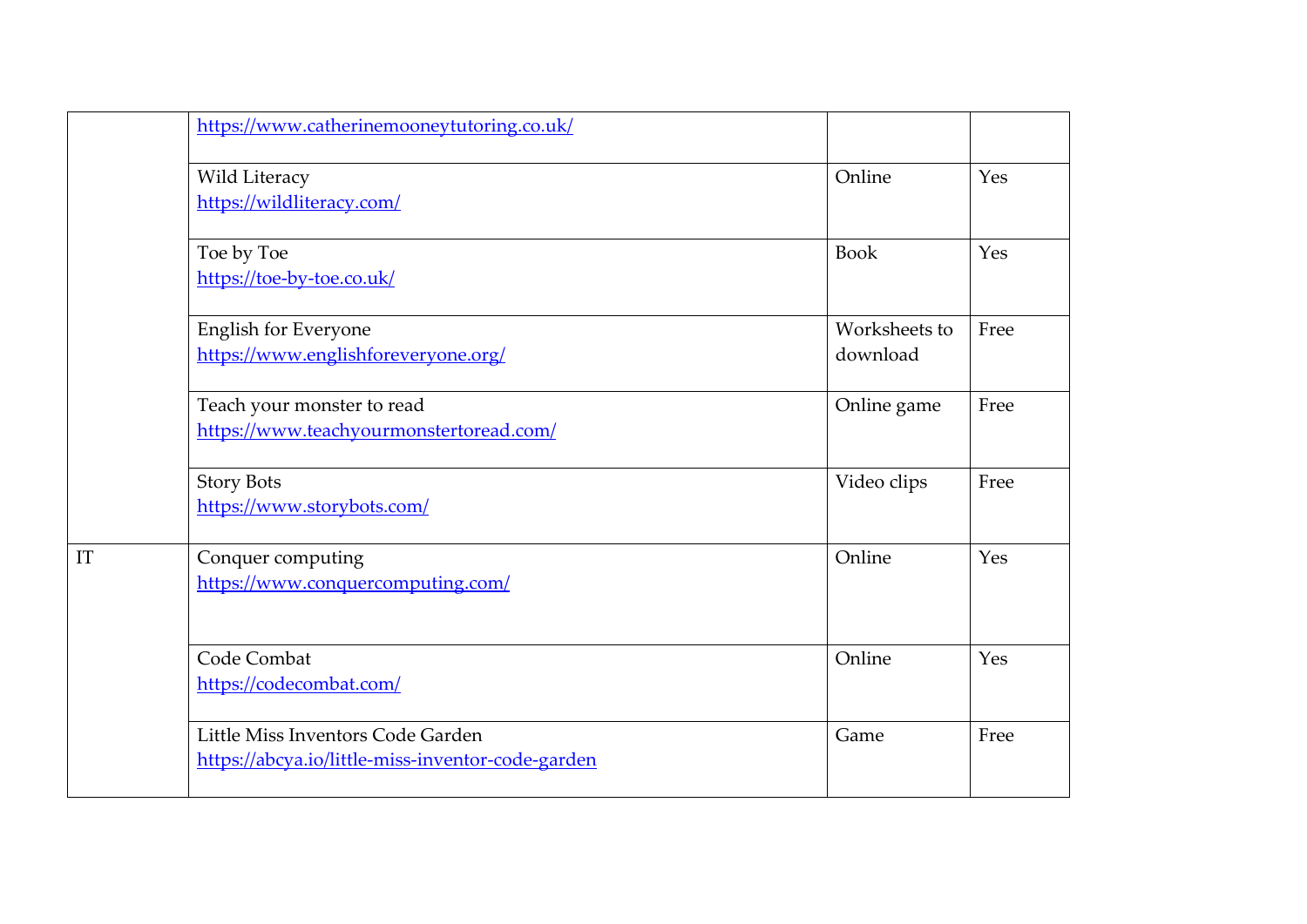|              | Code Academy                      | Online       | Free |
|--------------|-----------------------------------|--------------|------|
|              | https://www.codecademy.com/       |              |      |
|              |                                   |              |      |
|              | Fluxtime                          | Animation    | Yes  |
|              | http://www.fluxtime.com/about.php | tutorials    |      |
|              |                                   |              |      |
|              |                                   |              |      |
|              | Alice (coding)                    | online       | Free |
|              | https://www.alice.org/about/      |              |      |
|              | <b>Cyber Discovery</b>            | Govt. Online | Free |
|              | https://joincyberdiscovery.com/   |              |      |
|              |                                   |              |      |
|              | Scratch                           | Online       | Free |
|              | https://scratch.mit.edu/          |              |      |
|              |                                   |              |      |
|              | GameEdAcademy                     | Online       | Yes  |
|              | https://www.gamedacademy.com/     |              |      |
| Science and  | Mel Science                       | Kits by post | Yes  |
| engineering  | https://melscience.com/US-en/     |              |      |
|              |                                   |              |      |
| For          | <b>NASA</b>                       | Resources    | Free |
| biodiversity | https://www.nasa.gov/             |              |      |
| and          |                                   |              |      |
| renewable    | <b>Curiosity Box</b>              | Kits by post | Yes  |
| technologies | https://www.curiositybox.com/     |              |      |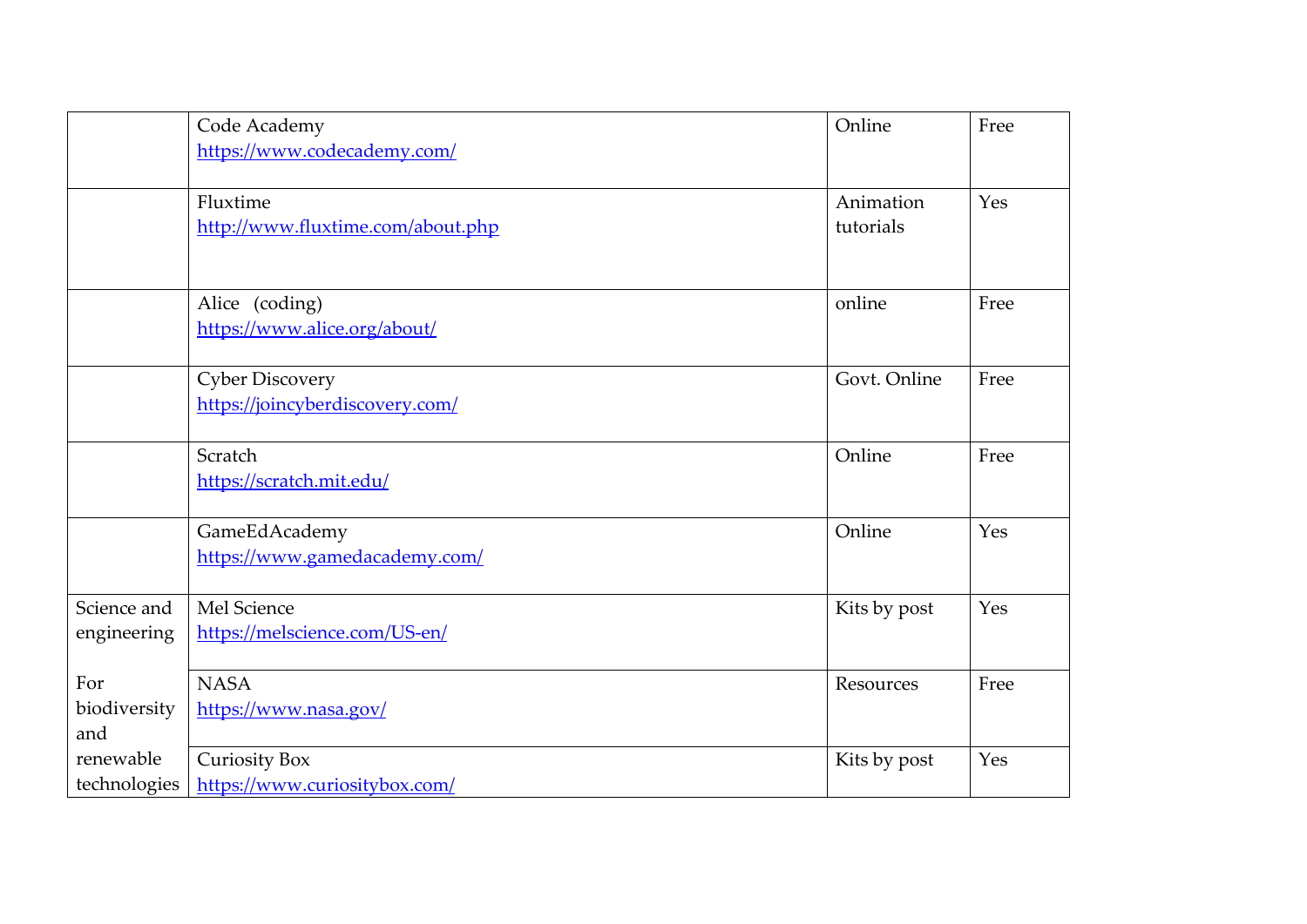| see       |                                                                     |              |     |
|-----------|---------------------------------------------------------------------|--------------|-----|
| Geography | Kiwi Box                                                            | Kits by post | Yes |
| section   | https://www.kiwico.com/                                             |              |     |
|           |                                                                     |              |     |
|           | Letterbox Lab                                                       | Kits by post | Yes |
|           | https://www.letterboxlab.com/                                       |              |     |
|           | <b>Ecokids Planet</b>                                               | Magazine     | Yes |
|           | https://www.ecokidsplanet.co.uk/                                    |              |     |
|           |                                                                     |              |     |
|           | <b>Whizz Pop Bang</b>                                               | Magazine     | Yes |
|           | https://www.whizzpopbang.com/                                       |              |     |
|           | <b>Exploring Nature with Children</b>                               | <b>Books</b> | Yes |
|           | https://raisinglittleshoots.com/buy-exploring-nature-with-children/ |              |     |
|           | Southwest Science                                                   | Online       | Yes |
|           | https://www.southwestscienceschool.com/                             |              |     |
|           | Science Videos                                                      | Online       | Yes |
|           | https://sciencevideocourses.com/about/                              |              |     |
|           | Mosa Mack                                                           | Online       | Yes |
|           | https://mosamack.com/                                               |              |     |
|           |                                                                     |              |     |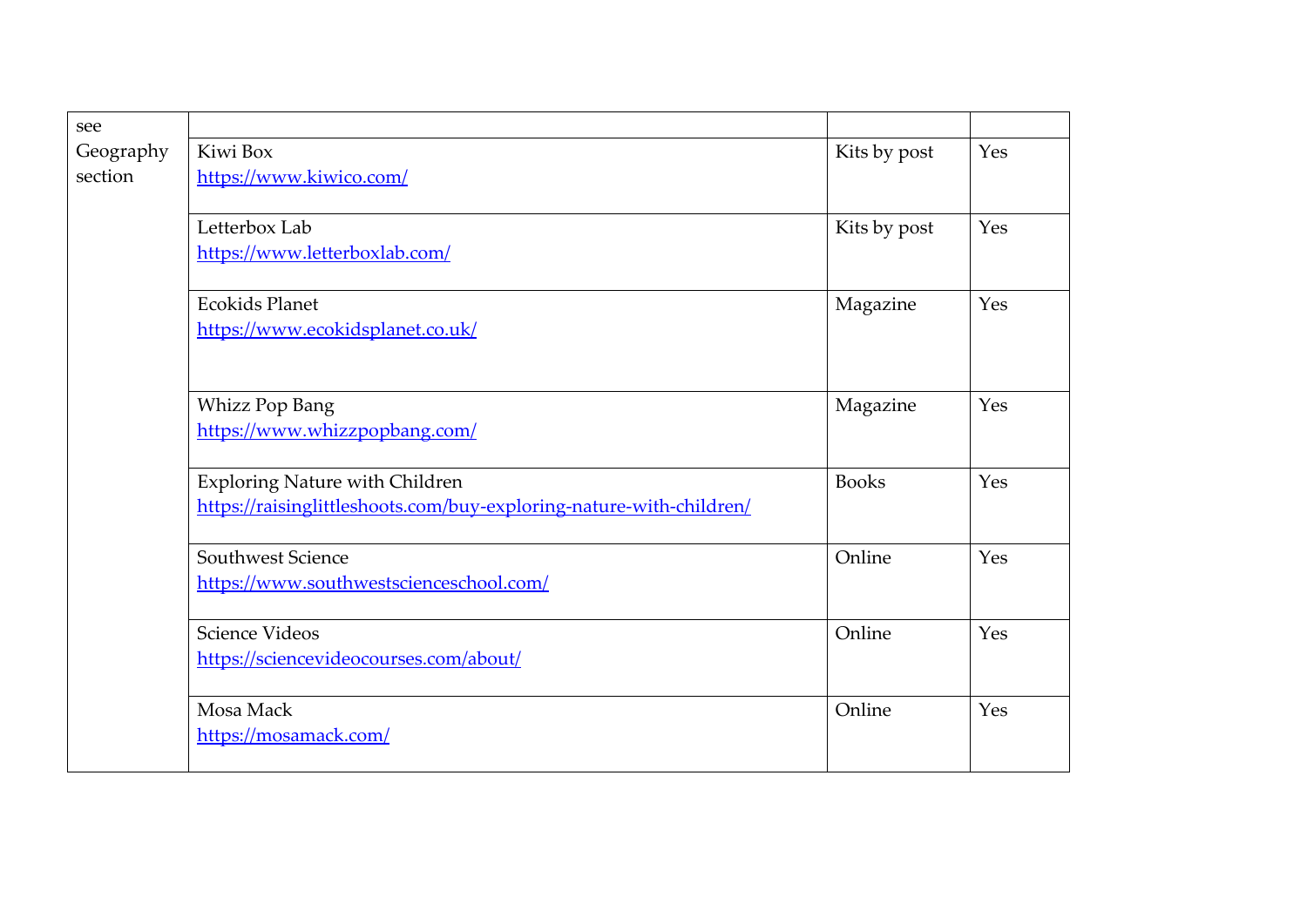| <b>Terrific Science</b>                                                 | Online      | Free |
|-------------------------------------------------------------------------|-------------|------|
| https://www.bbc.co.uk/teach/terrific-scientific                         | resources   |      |
|                                                                         |             |      |
| <b>School Science</b>                                                   | Online      | Free |
| http://www.schoolscience.co.uk/home                                     | resources   |      |
|                                                                         |             |      |
| <b>Woodland Trust Nature Detectives</b>                                 | Online      | Free |
| https://naturedetectives.woodlandtrust.org.uk/naturedetectives/         | information |      |
|                                                                         |             |      |
| <b>Mystery Science</b>                                                  | Online      | Free |
| https://mysteryscience.com/                                             |             |      |
|                                                                         |             |      |
| Association of the British Pharmaceutical Industry (ABPI)               | Online      | Free |
| https://www.abpischools.org.uk/                                         |             |      |
|                                                                         |             |      |
| Science museum                                                          | Online      | Free |
| https://learning-resources.sciencemuseum.org.uk/resourcetype/classroom- |             |      |
| resource/                                                               |             |      |
| <b>Bp Educational Service</b>                                           | Resources   | Free |
| https://bpes.bp.com/                                                    |             |      |
|                                                                         |             |      |
| <b>Dyson Foundation</b>                                                 | Resources   | Free |
| https://www.jamesdysonfoundation.co.uk/resources.html                   |             |      |
|                                                                         |             |      |
| Toys from Trash                                                         | Online      | Free |
| http://www.arvindguptatoys.com/toys-from-trash.php                      |             |      |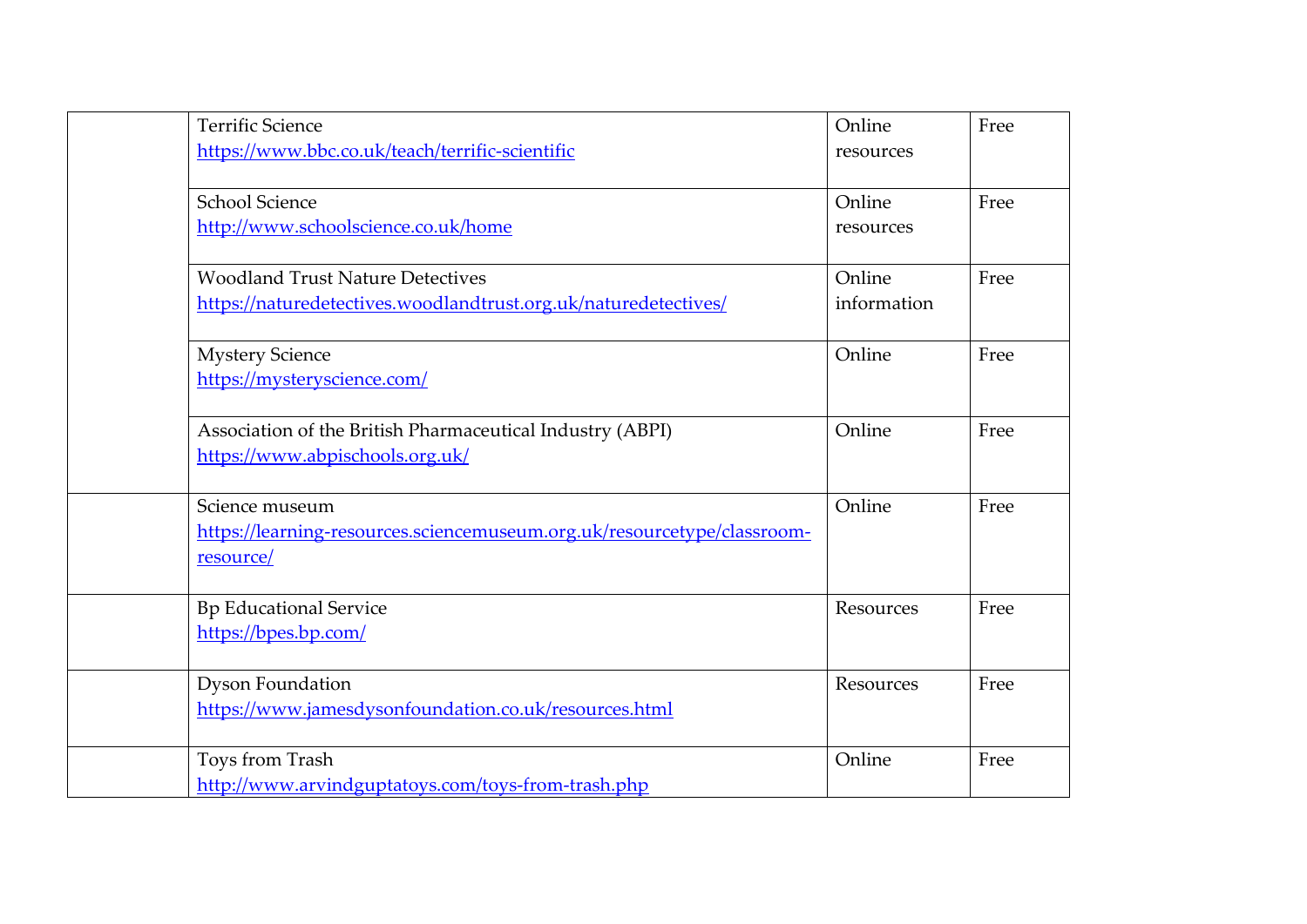|            | Wlonk                                                            | Periodic table | Free |
|------------|------------------------------------------------------------------|----------------|------|
|            | https://elements.wlonk.com/                                      | for children   |      |
|            |                                                                  |                |      |
|            | Chemspider                                                       | Chemical       | Free |
|            | http://www.chemspider.com/                                       | formulae       |      |
|            |                                                                  |                |      |
|            | <b>Learn Genetics</b>                                            | Online         | Free |
|            | https://learn.genetics.utah.edu/                                 | resources      |      |
|            |                                                                  |                |      |
| Geography, | Humantees                                                        | Tutoring       | Yes  |
| Geology    | http://humanatees.co.uk/                                         | service        |      |
| and nature |                                                                  |                |      |
|            | Odizzi                                                           | Online         | Yes  |
|            | https://www.oddizzi.com/                                         | resources      |      |
|            |                                                                  |                |      |
|            | Little passports                                                 | Kit by post    | Yes  |
|            | https://www.littlepassports.com/?gclid=CjwKCAiAhc7yBRAdEiwAplGxX |                |      |
|            | 9TNKaWy7y4SnHn sC H2ahsmZUo6NesyTr roGFZzsYa gR6QnlghoCC         |                |      |
|            | 5cQAvD BwE                                                       |                |      |
|            |                                                                  |                | Yes  |
|            | National Geographic                                              | Magazine       |      |
|            | https://www.nationalgeographic.com/                              |                |      |
|            | 3D Geography                                                     | Resources      | Free |
|            | https://www.3dgeography.co.uk/                                   |                |      |
|            |                                                                  |                |      |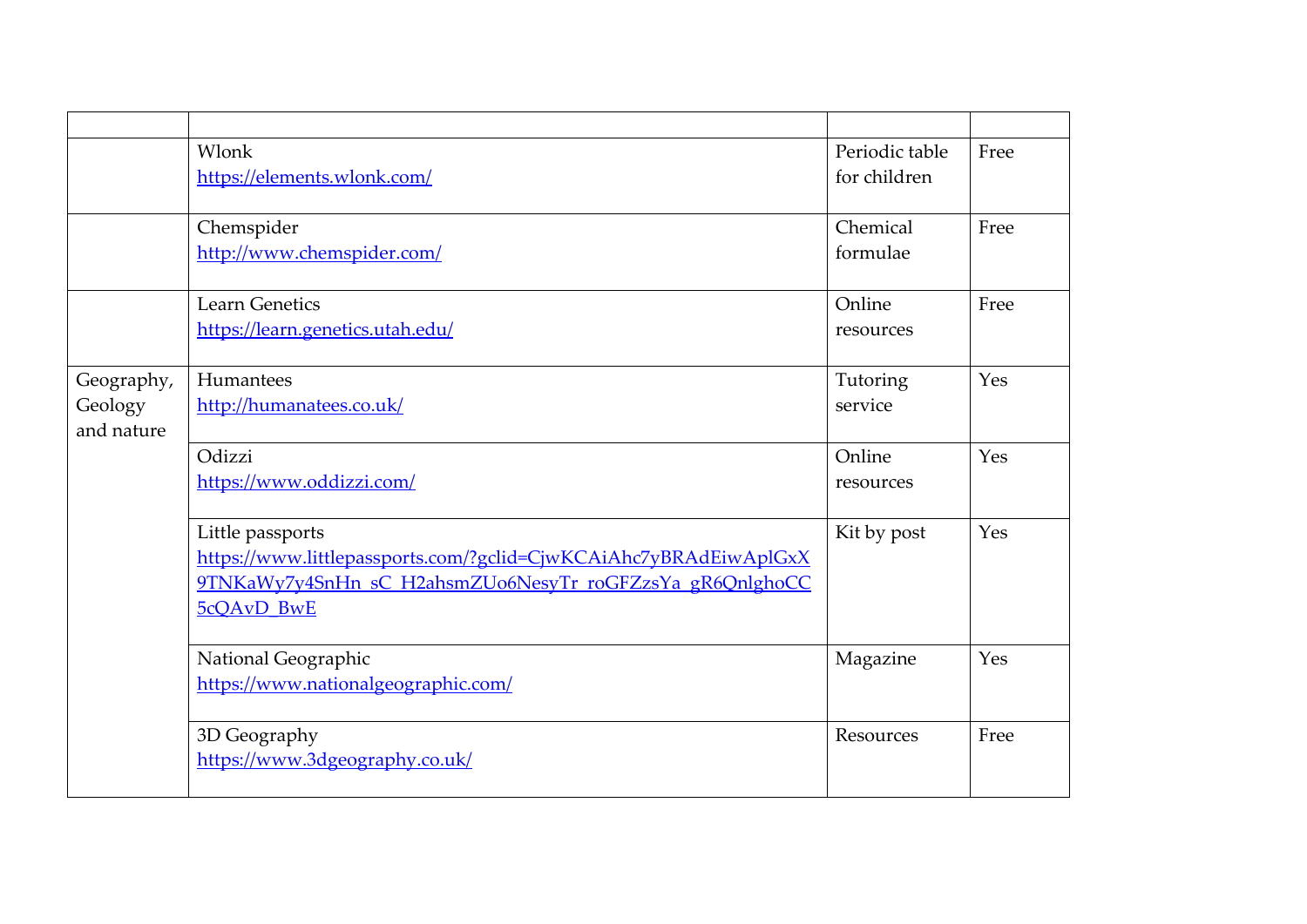| Portal One                                                               | Online              | Free |
|--------------------------------------------------------------------------|---------------------|------|
| http://portal.onegeology.org/OnegeologyGlobal/?fbclid=IwAR2s-            | Geology map         |      |
| XJaCttP8ImGOnNJCoWes106oqF2yPD0BQ4pEt_P-85oR1AT41tLSFM                   |                     |      |
|                                                                          |                     |      |
|                                                                          |                     |      |
| Smithsonian                                                              | Map of Earth        | Free |
| https://www.smithsonianmag.com/science-nature/travel-through-deep-       | history             |      |
| time-interactive-earth-                                                  |                     |      |
| 180952886/?fbclid=IwAR3sUQIaFriAqHpc KDOnNGyDdqFW5mL9fGmpS               |                     |      |
| uyawYJhrBWeZ5VrbANLMc                                                    |                     |      |
|                                                                          |                     |      |
| <b>Mining Matters</b>                                                    | Resources           | Free |
| https://miningmatters.ca/resources/education/mining-matters-publications |                     |      |
|                                                                          |                     |      |
| Scale of the Universe                                                    | Video               | Free |
| https://www.youtube.com/watch?v=uaGEjrADGPA                              | <i>(interactive</i> |      |
|                                                                          | can be bought)      |      |
| Virtual Miocroscope                                                      | Online              | Free |
| https://www.virtualmicroscope.org/explore                                | resources           |      |
|                                                                          |                     |      |
| Global Biodiversity Information Facility                                 | Online              | Free |
| https://www.gbif.org/                                                    |                     |      |
|                                                                          |                     |      |
| Catalogue of Life                                                        | Online              | Free |
| http://www.catalogueoflife.org/col/                                      |                     |      |
|                                                                          |                     |      |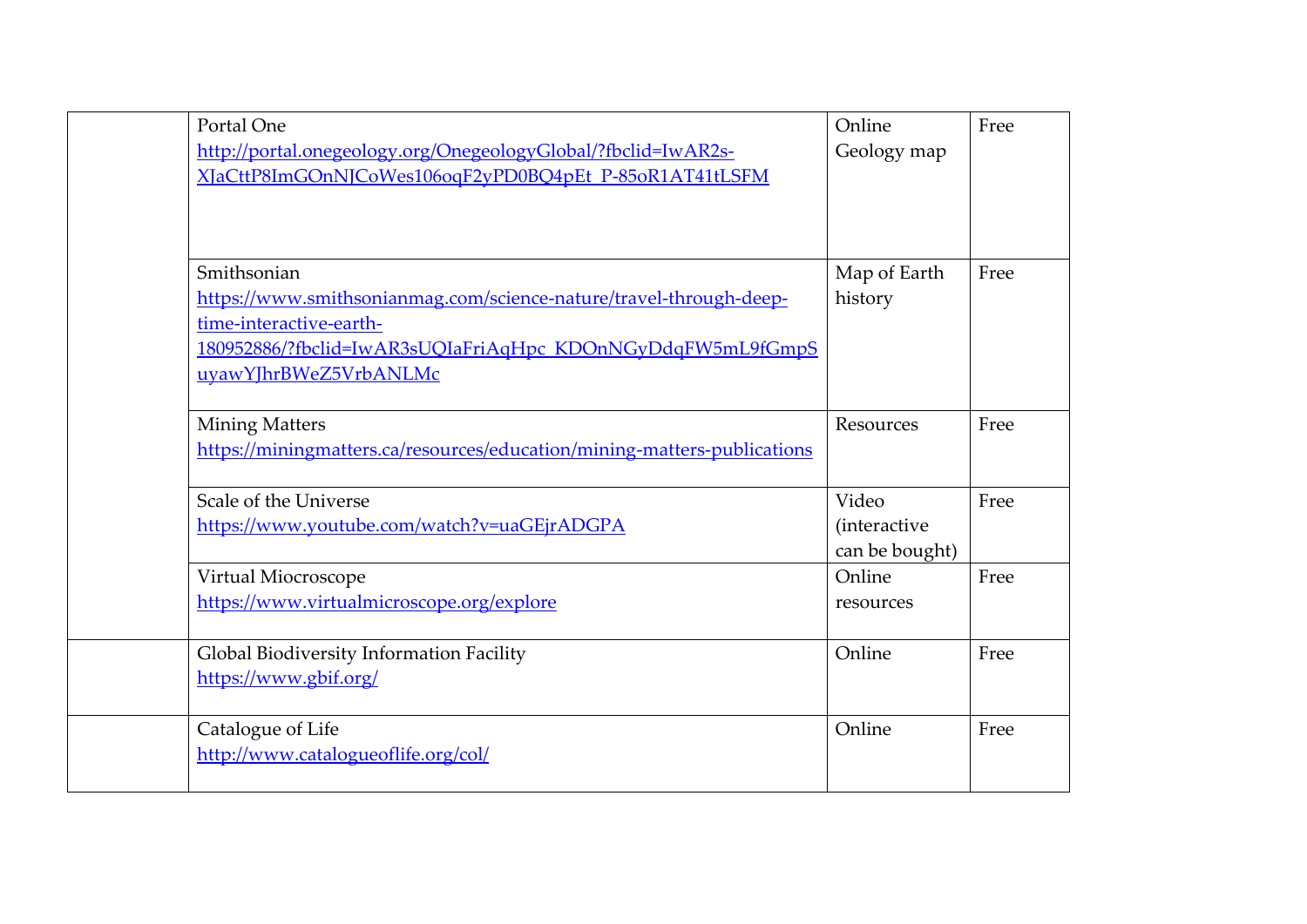| <b>Windpower Database</b>                                                   | Online      | Free |
|-----------------------------------------------------------------------------|-------------|------|
| http://www.wind-power-program.com/UK_wind_speed_database.htm                |             |      |
| Solar radiation Calculator                                                  | Online      | Free |
| http://www.solarelectricityhandbook.com/solar-irradiance.html               |             |      |
| Tectonic plate Movement                                                     | Online      | Free |
| http://students.open.ac.uk/science/s104/S104Software/PlateMotion.html       |             |      |
| Met Office Climate data                                                     | Online      | Free |
| https://www.metoffice.gov.uk/research/climate/maps-and-data/uk-climate-     |             |      |
| averages                                                                    |             |      |
| Daft Logic Height above sea level                                           | Interactive | Free |
| https://www.daftlogic.com/sandbox-google-maps-find-altitude.htm             | map         |      |
| <b>USGS: Water Cycle</b>                                                    | Online      | Free |
| https://www.usgs.gov/special-topic/water-science-school/science/water-      |             |      |
| cycle?qt-science_center_objects=0#qt-science_center_objects                 |             |      |
| <b>Current Wind Map</b>                                                     | Online      | Free |
| https://earth.nullschool.net/#current/wind/surface/level/orthographic=91.52 |             |      |
| -54.40,281/loc=1.658,10.551                                                 |             |      |
| RHI school gardening                                                        | Online      | Free |
| https://schoolgardening.rhs.org.uk/resources                                |             |      |
|                                                                             |             |      |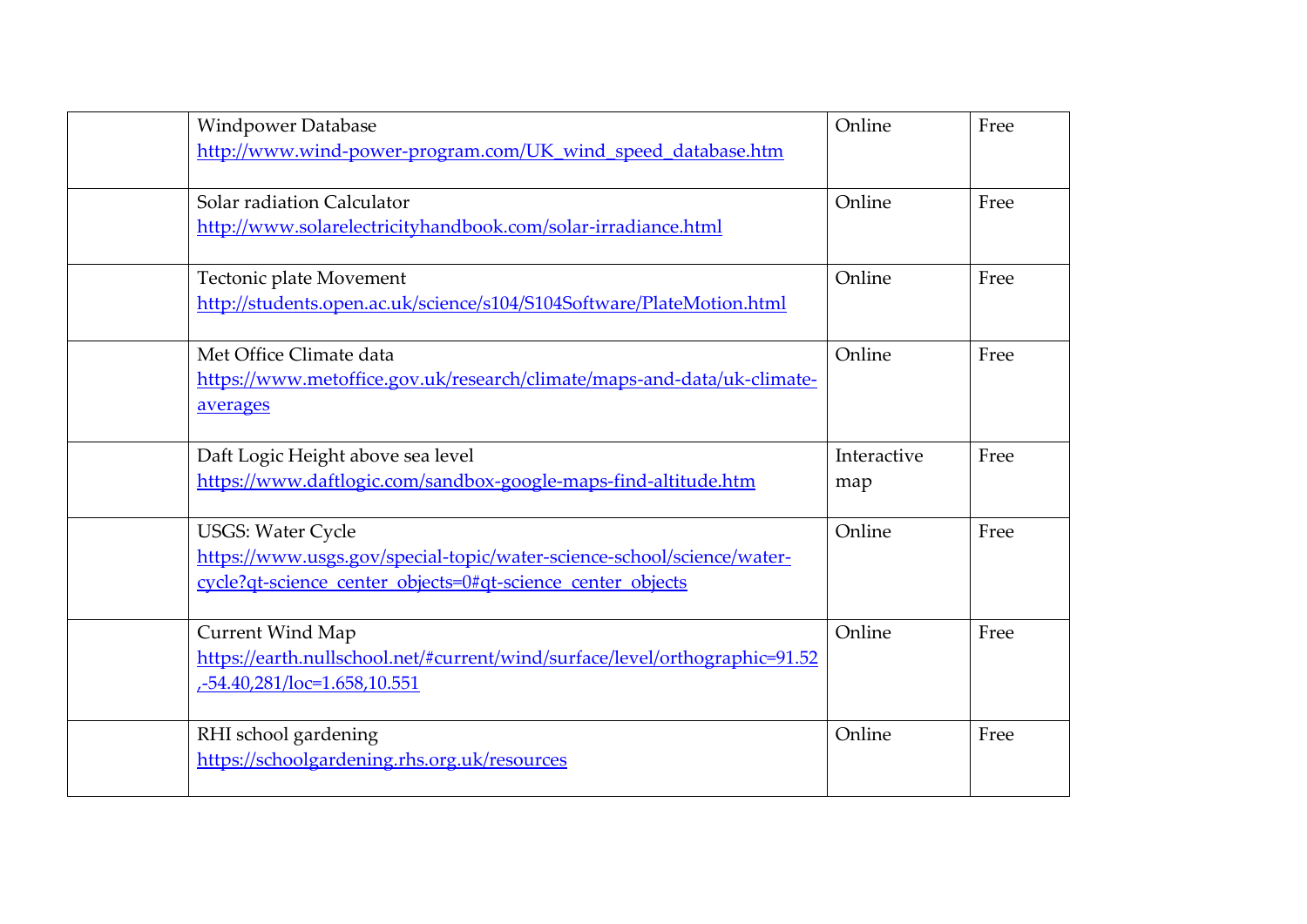|         | <b>RSPB</b>                                                          | Resources      | Small fee |
|---------|----------------------------------------------------------------------|----------------|-----------|
|         | https://www.rspb.org.uk/fun-and-learning/for-families/family-wild-   |                |           |
|         | challenge/                                                           |                |           |
|         |                                                                      |                |           |
| History | Humanatees                                                           | Online         | Yes       |
|         | http://humanatees.co.uk/                                             |                |           |
|         | School History                                                       | Downloads      | Yes       |
|         | https://schoolhistory.co.uk/                                         |                |           |
|         | Squaducation                                                         | 1 min, history | Yes       |
|         | https://www.squaducation.com/                                        | videos         |           |
|         | <b>Historical Association</b>                                        | Resources and  | Yes       |
|         | https://www.history.org.uk/student/categories/history-resources-for- | videos         |           |
|         | students                                                             |                |           |
|         | Mysteries in time                                                    | Kit by post    | Yes       |
|         | https://www.mysteriesintime.co.uk/                                   |                |           |
|         | Teach It                                                             | Downloads      | Yes       |
|         | https://www.teachithistory.co.uk/resources                           |                |           |
|         | <b>Active History</b>                                                | Resources      | Yes       |
|         | https://www.activehistory.co.uk/                                     |                |           |
|         | <b>Stage History</b>                                                 | Resources      | Yes       |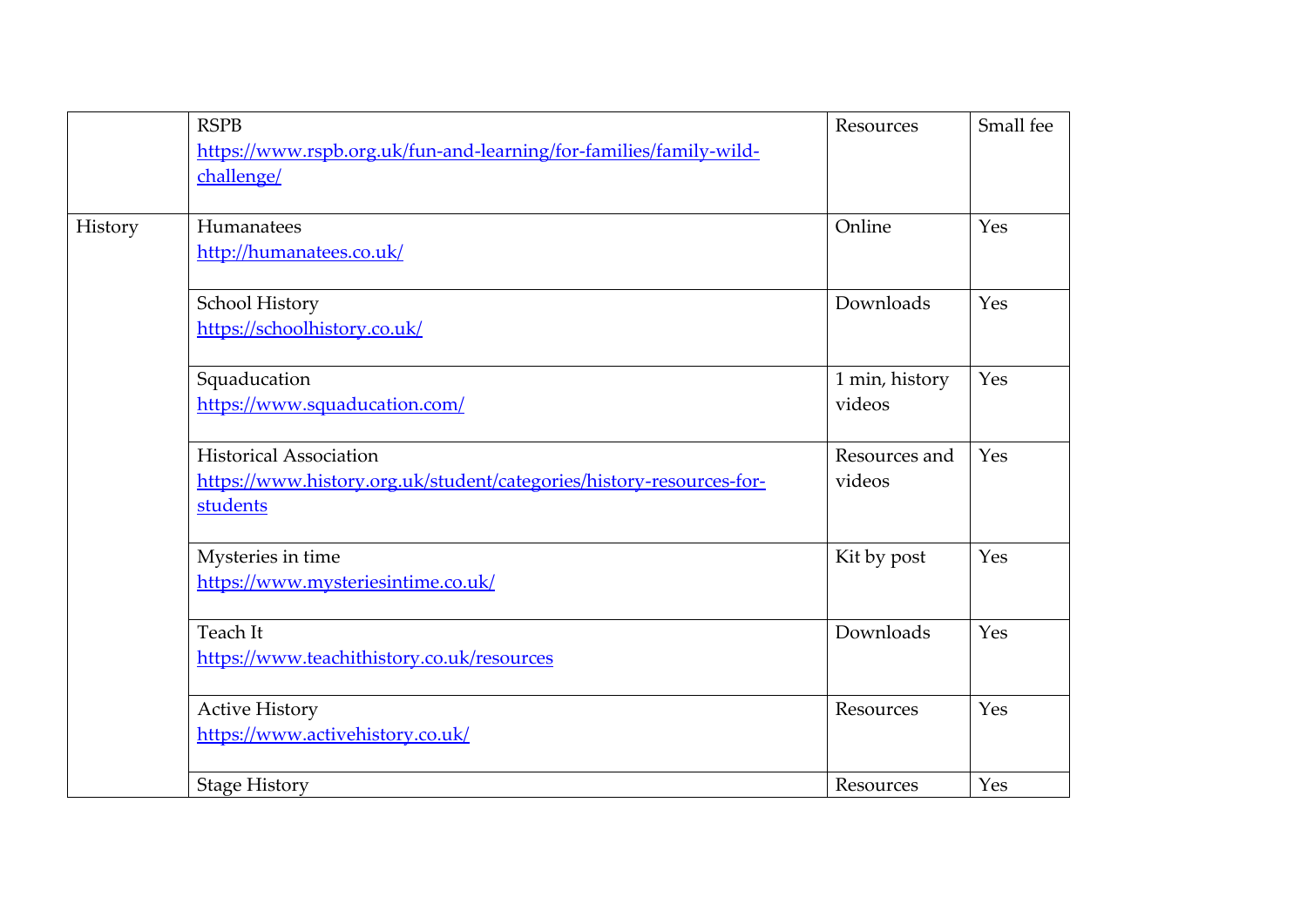|           | https://www.keystagehistory.co.uk/                                                             |             |      |
|-----------|------------------------------------------------------------------------------------------------|-------------|------|
|           | <b>NatGeo</b><br>https://www.natgeokids.com/uk/teacher-category/history/                       | Resources   | Free |
|           | History Resources cupboard<br>https://www.historyresourcecupboard.co.uk/                       | Resources   | Free |
|           | <b>Big History Project</b><br>https://www.bighistoryproject.com/home                           | Online      | Free |
| Languages | Duolingo<br>https://www.duolingo.com/                                                          | Online      | Yes  |
|           | Dinolingo<br>https://dinolingo.com/                                                            | Online      | Yes  |
|           | Mango Languages<br>https://mangolanguages.com/                                                 | Online      | Yes  |
|           | <b>BSL</b> online<br>https://www.british-sign.co.uk/learn-online-british-sign-language-course/ | Online      | Yes  |
|           | One Third Stories<br>https://onethirdstories.com/                                              | Box by post | Yes  |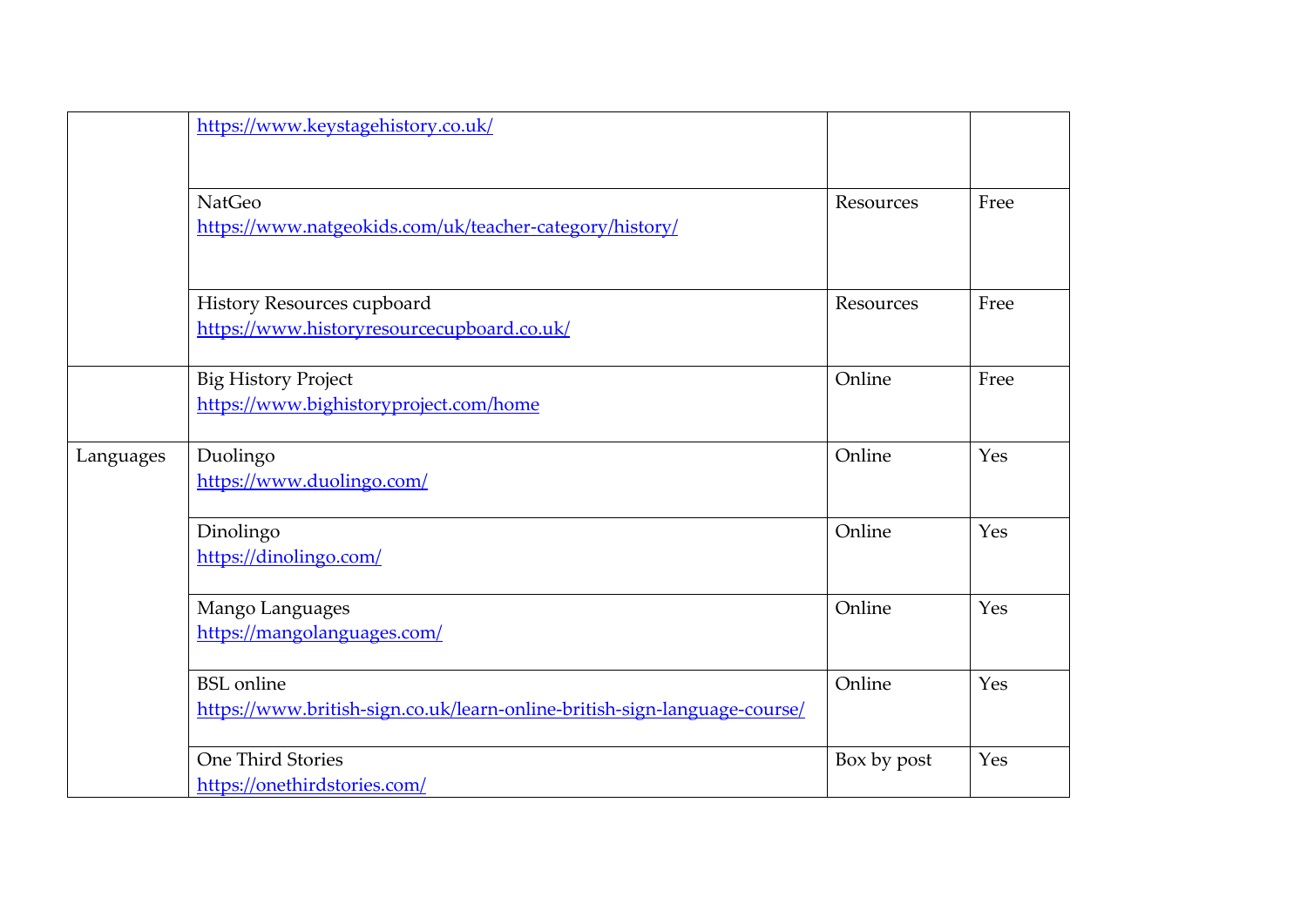| <b>Coffee Break</b>                               | Online        | Yes but   |
|---------------------------------------------------|---------------|-----------|
| https://radiolingua.com/                          |               | some free |
|                                                   |               |           |
| Lingq                                             | Online        | Yes       |
| https://www.lingq.com/en/                         |               |           |
|                                                   |               |           |
| Memrise                                           | Online        | Free      |
| https://www.memrise.com/                          | vocabulary    |           |
|                                                   | lists         |           |
| Forvo                                             | Online        | Free      |
| https://forvo.com/                                | pronunciation |           |
|                                                   |               |           |
| <b>BBC</b> languages                              | Online        | Free      |
| http://www.bbc.co.uk/languages/                   |               |           |
|                                                   |               |           |
| uTalk                                             | Online        | Yes       |
| https://www.utalk.com/en                          |               |           |
|                                                   |               |           |
| German Pod 101                                    | Online        | Free      |
| https://www.germanpod101.com                      |               |           |
|                                                   |               |           |
| Yabla                                             | Online        | Yes       |
| https://www.yabla.com/                            |               |           |
|                                                   |               |           |
| NHK (Japanese)                                    | Online        | Free      |
| https://www3.nhk.or.jp/nhkworld/en/learnjapanese/ |               |           |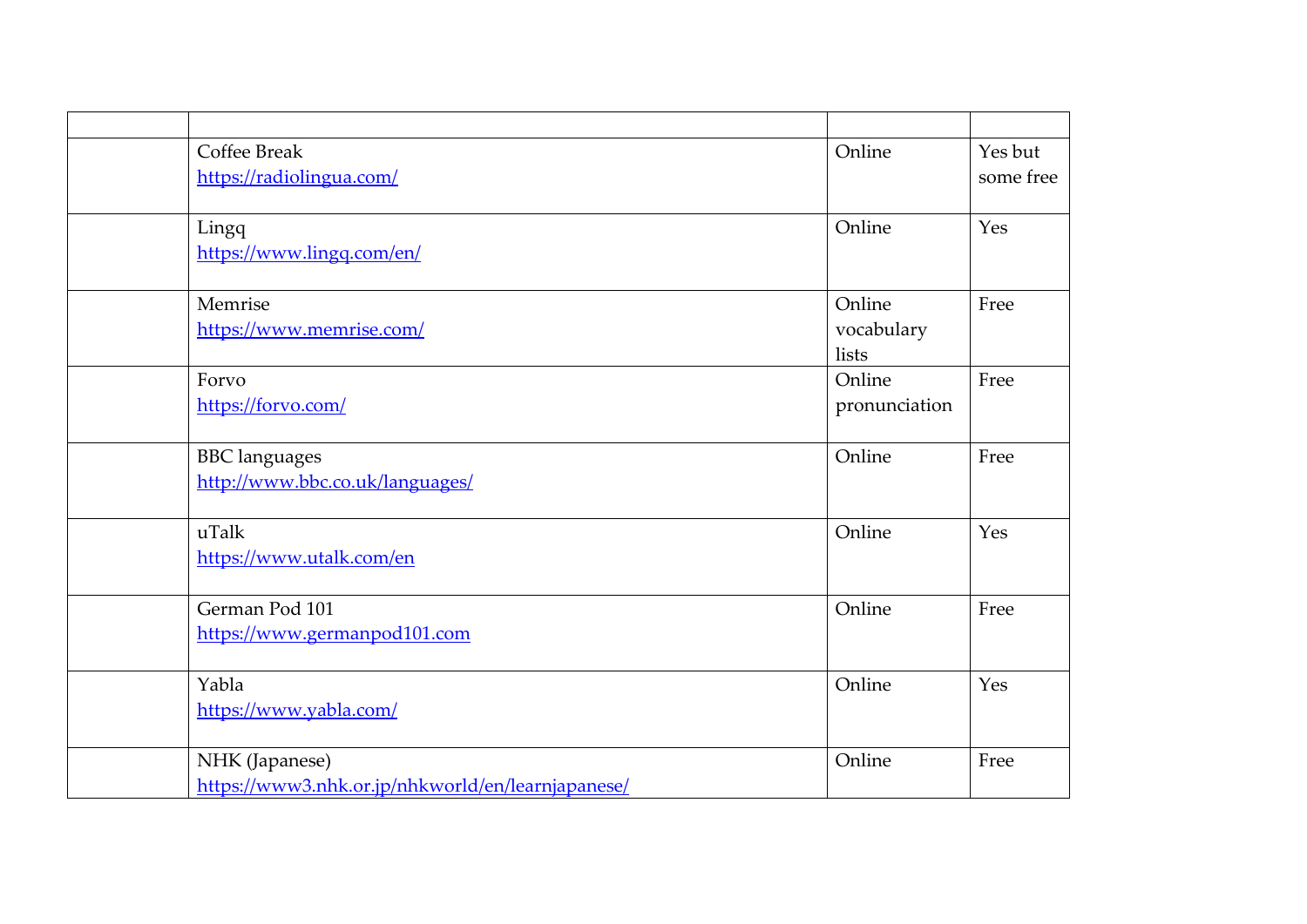|           | Rocket Languages                                                     | Online | Yes  |
|-----------|----------------------------------------------------------------------|--------|------|
|           | https://www.rocketlanguages.com/                                     |        |      |
|           |                                                                      |        |      |
|           | Slow Russian (other languages available)                             | Online | Yes  |
|           | https://realrussianclub.com/slowrussianpodcast/                      |        |      |
| Music and | Artventure                                                           | Online | Yes  |
| arts      | https://artventure.com.au/                                           |        |      |
|           | Prodigies Music                                                      | Online | Yes  |
|           | https://prodigiesmusic.com/                                          |        |      |
|           | Art Eye Deer                                                         | Online | Yes  |
|           | https://arteyedeer.com.au/                                           |        |      |
|           | Student Art guide                                                    | Online | Free |
|           | https://www.studentartguide.com/resources/free-art-teacher-resources |        |      |
|           | Artprojectsforkids                                                   | Online | Yes  |
|           | https://artprojectsforkids.org/                                      |        |      |
|           | Drawing Bootcamp                                                     | Online | Yes  |
|           | https://diy.org/courses/6/drawing-bootcamp                           |        |      |
|           | <b>How to Draw Cartoons</b>                                          | Online | Free |
|           | http://www.how-to-draw-cartoons-online.com/                          |        |      |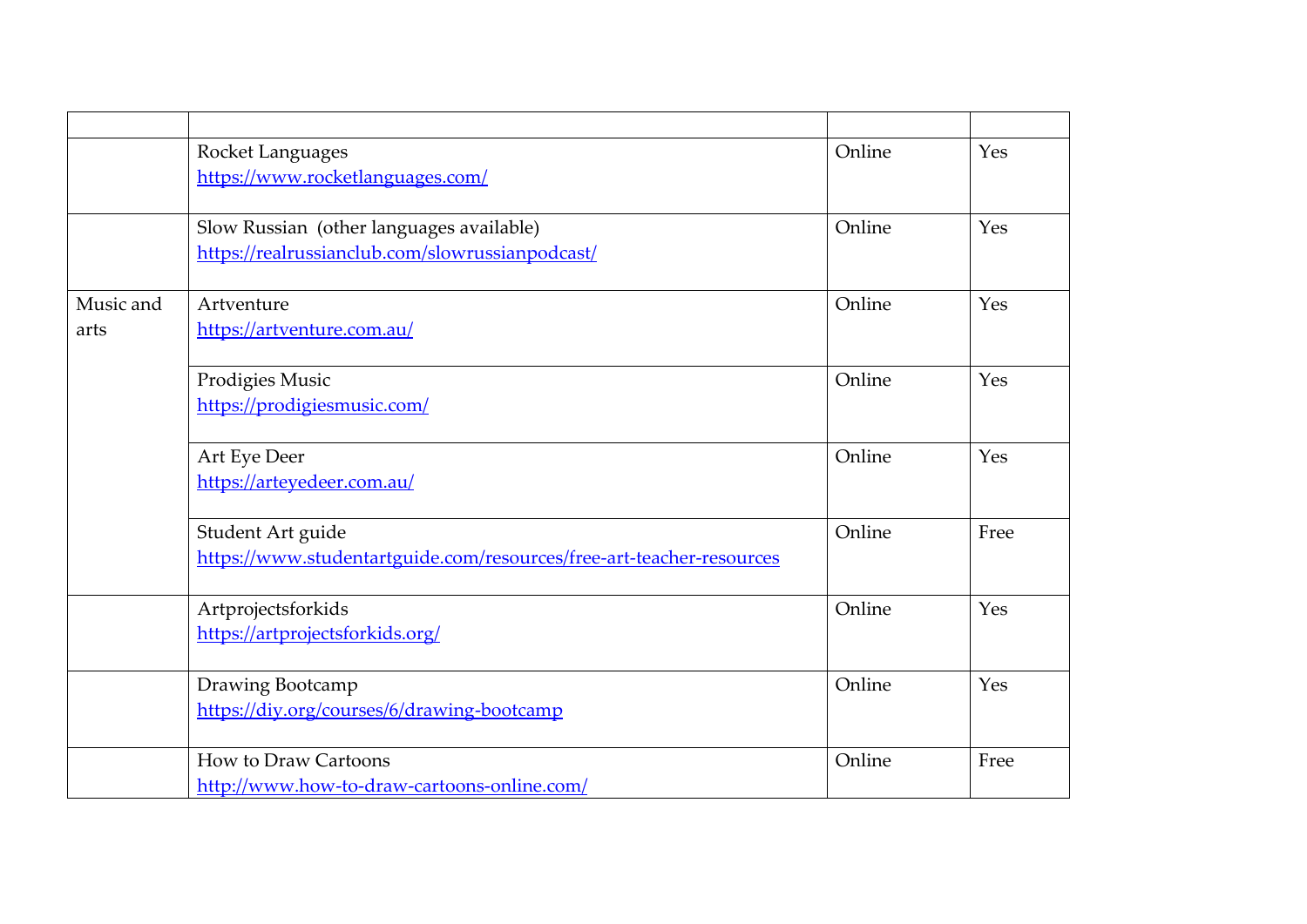| Cooking<br>and healthy<br>eating | Food, A fact of Life<br>https://foodafactoflife.org.uk/?fbclid=IwAR3cQFZZJvxVupKfFwTiBW3tSU<br>Y1GhN3yKRFMxncVW0-wSDki0G9oihliog                                           | Resources                                | Free |
|----------------------------------|----------------------------------------------------------------------------------------------------------------------------------------------------------------------------|------------------------------------------|------|
|                                  | Grain Chain<br>https://www.grainchain.com/                                                                                                                                 | Resources                                | Free |
| Multi<br>subject                 | Ed Place<br>https://www.edplace.com/                                                                                                                                       | Online                                   | Yes  |
|                                  | Little Arthur<br>https://www.homeeducationspecialists.org.uk/                                                                                                              | He specific<br>online and stay<br>school | Yes  |
|                                  | Good and Beautiful<br>https://www.goodandbeautiful.com/                                                                                                                    | Online                                   | Yes  |
|                                  | Echo Education<br>https://www.echo.education/                                                                                                                              | Courses                                  | Yes  |
|                                  | Oxford home schooling<br>https://www.oxfordhomeschooling.co.uk/?gclid=Cj0KCQiA4sjyBRC5ARIs<br>AEHsELEw1s2N9hLJC9mPWGRQq7lPYutWp4PYCYeihhcvzSEn2pEXON<br>KmklIaAqkvEALw wcB | Courses                                  | Yes  |
|                                  | <b>Wolsey Hall</b>                                                                                                                                                         | Courses                                  | Yes  |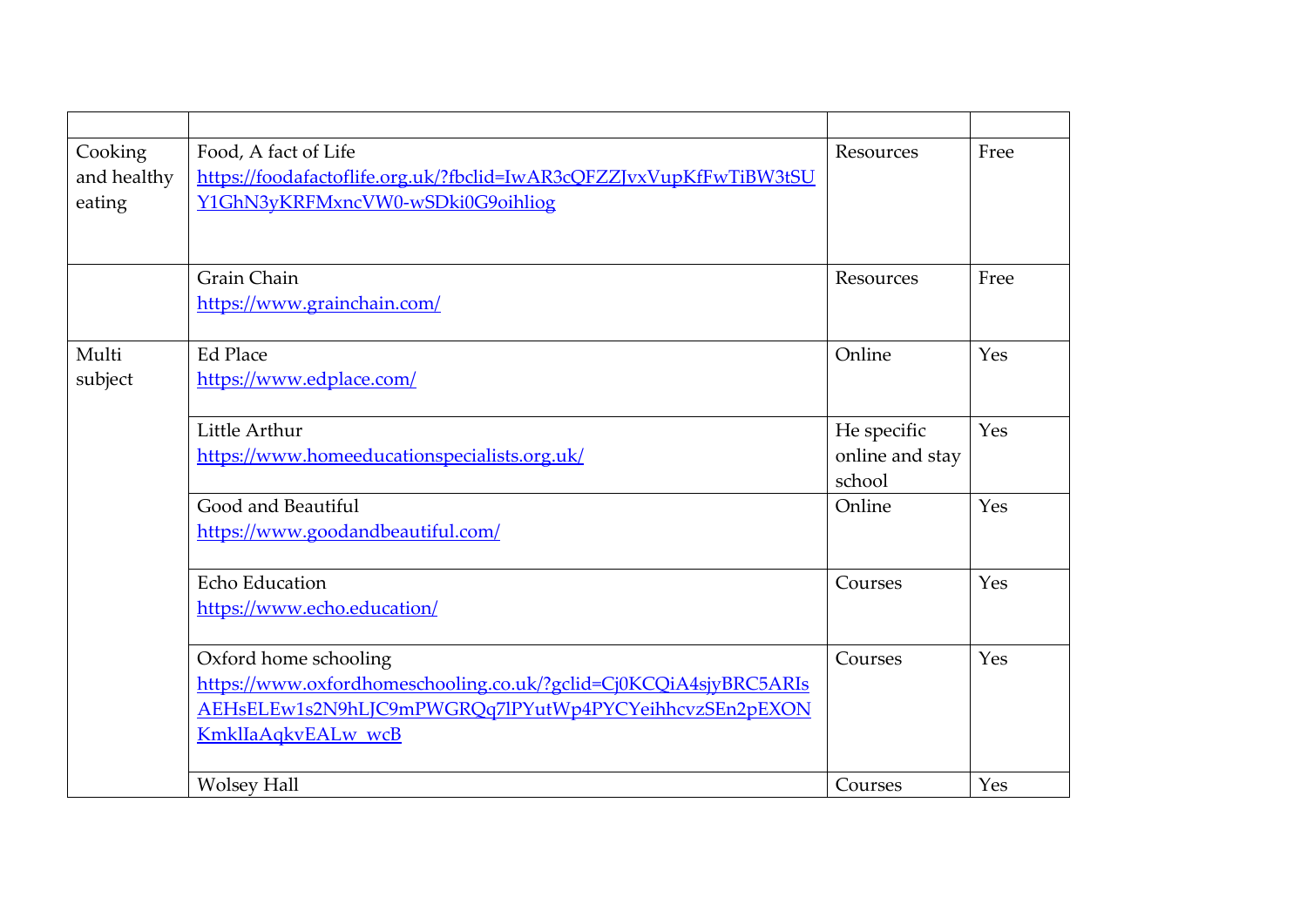| https://wolseyhalloxford.org.uk/                                                                                        |                |     |
|-------------------------------------------------------------------------------------------------------------------------|----------------|-----|
| Outschool<br>https://outschool.com/?fbclid=IwAR3cQFZZJvxVupKfFwTiBW3tSUY1Gh<br>N3yKRFMxncVW0-wSDki0G9oihliog#abk6tx7xuh | Online tuition | Yes |
| Teaching packs<br>https://www.teachingpacks.co.uk/                                                                      | Resources      | Yes |
| Animal jobs Direct<br>https://www.animal-job.co.uk/animal-care-courses.html                                             | Courses        | Yes |
| Game Academy<br>https://www.gamedacademy.com/?fbclid=IwAR3J kUyBL G5K7m05MTzj<br>R06XaZALY9aEHkSi5hkCxNyM5YXbK-mAW4p9A  | Online         | Yes |
| The School Run<br>https://www.theschoolrun.com/                                                                         | Resources      | Yes |
| Twinkl<br>https://www.twinkl.co.uk/                                                                                     | Online         | Yes |
| Oakadigital<br>https://www.oakabooks.co.uk/pages/oaka-digital                                                           | Online         | Yes |
| <b>Study Ladder</b><br>https://www.studyladder.co.uk/about                                                              | Online         | Yes |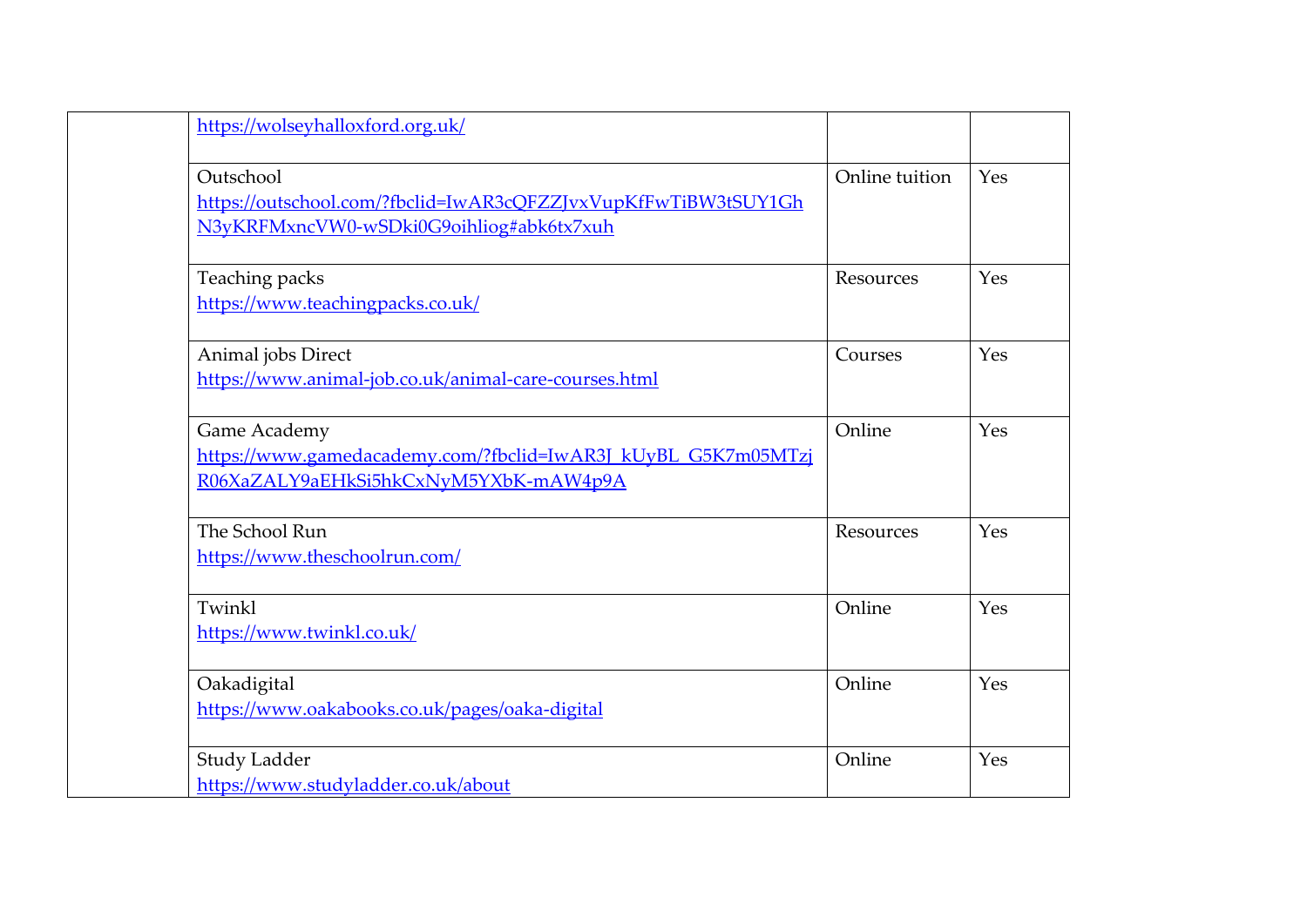| IXL Maths and English                   | Online    | Yes |
|-----------------------------------------|-----------|-----|
| https://uk.ixl.com/                     |           |     |
| <b>Education Quizzes</b>                | Online    | Yes |
| https://www.educationquizzes.com/       |           |     |
| Hamilton trust                          | Online    | Yes |
| https://www.hamilton-trust.org.uk/      |           |     |
| <b>Blossom and Root</b>                 | Online    | Yes |
| https://gumroad.com/blossomandroot      |           |     |
| Kidskonnect                             | Online    | Yes |
| https://kidskonnect.com/                |           |     |
| <b>Busy Things</b>                      | Games     | Yes |
| https://www.busythings.co.uk/           |           |     |
| Scholastic resource bank                | Resources | Yes |
| https://resource-bank.scholastic.co.uk/ |           |     |
| Teacher's Pet                           | Resources | Yes |
| https://tpet.co.uk/                     |           |     |
| Plan Bee                                | Online    | Yes |
| https://www.planbee.com/                |           |     |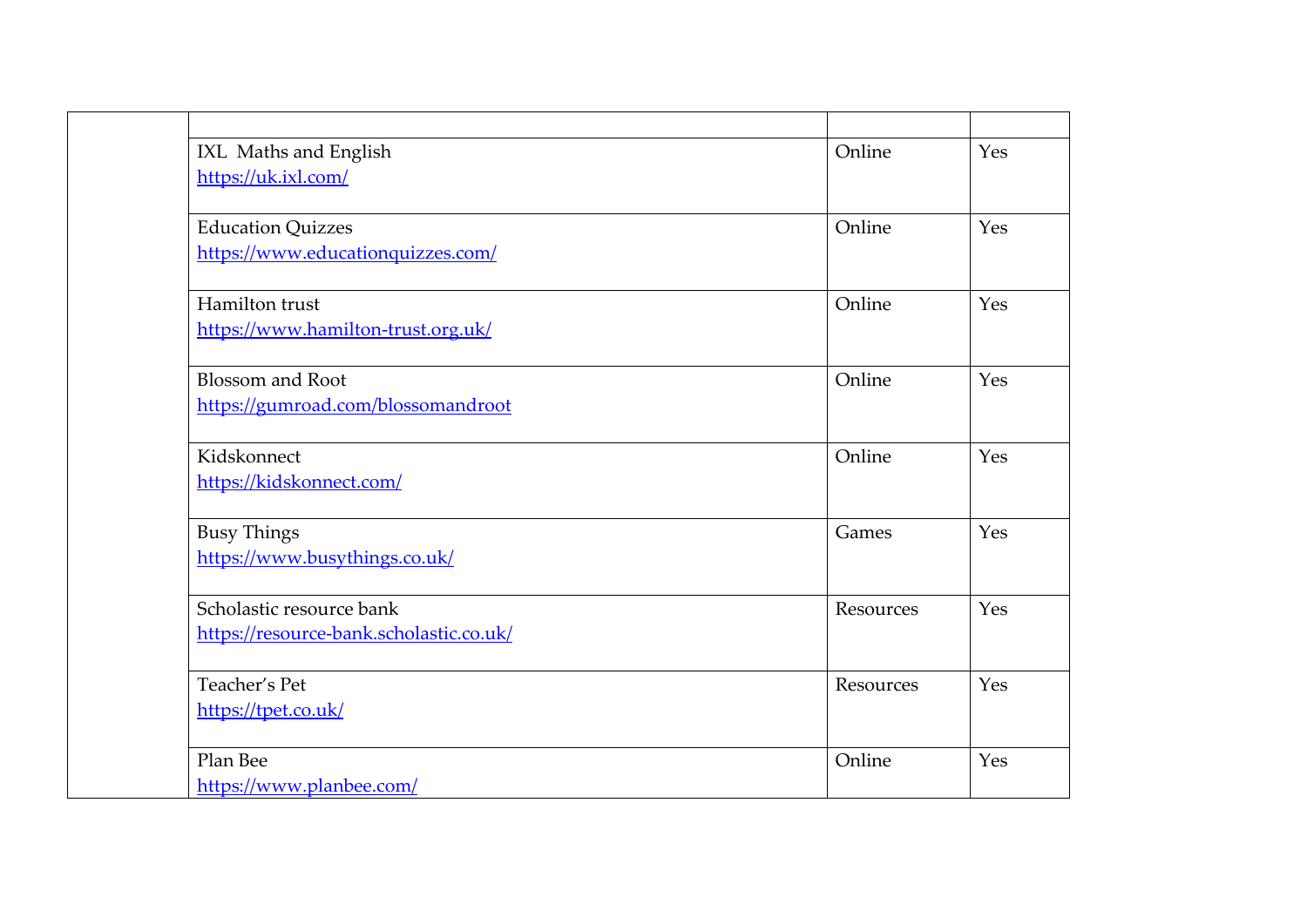| <b>Activity Village</b><br>https://www.activityvillage.co.uk/                                                                | Online              | Yes                   |
|------------------------------------------------------------------------------------------------------------------------------|---------------------|-----------------------|
| Thinkers Meet Up<br>https://www.thinkersmeetup.com/?fbclid=IwAR3wNacGZnL9d1PEH0VHi<br>2dUIIdq56E9C4XHPQZTsH5bu9jZaNcZh5QsGFw | Online              | Yes                   |
| K5 learning<br>https://www.k5learning.com/                                                                                   | Online              | Yes, but<br>free test |
| <b>BBC</b> Bitesize<br>https://www.bbc.co.uk/bitesize                                                                        | Online<br>resources | Free                  |
| <b>TES</b><br>https://www.tes.com/teaching-resources                                                                         | Resources           | Free                  |
| Quizlet<br>https://quizlet.com/en-gb                                                                                         | Resources           | Free                  |
| Kid World Citizen<br>https://kidworldcitizen.org/                                                                            | Online<br>resources | Free                  |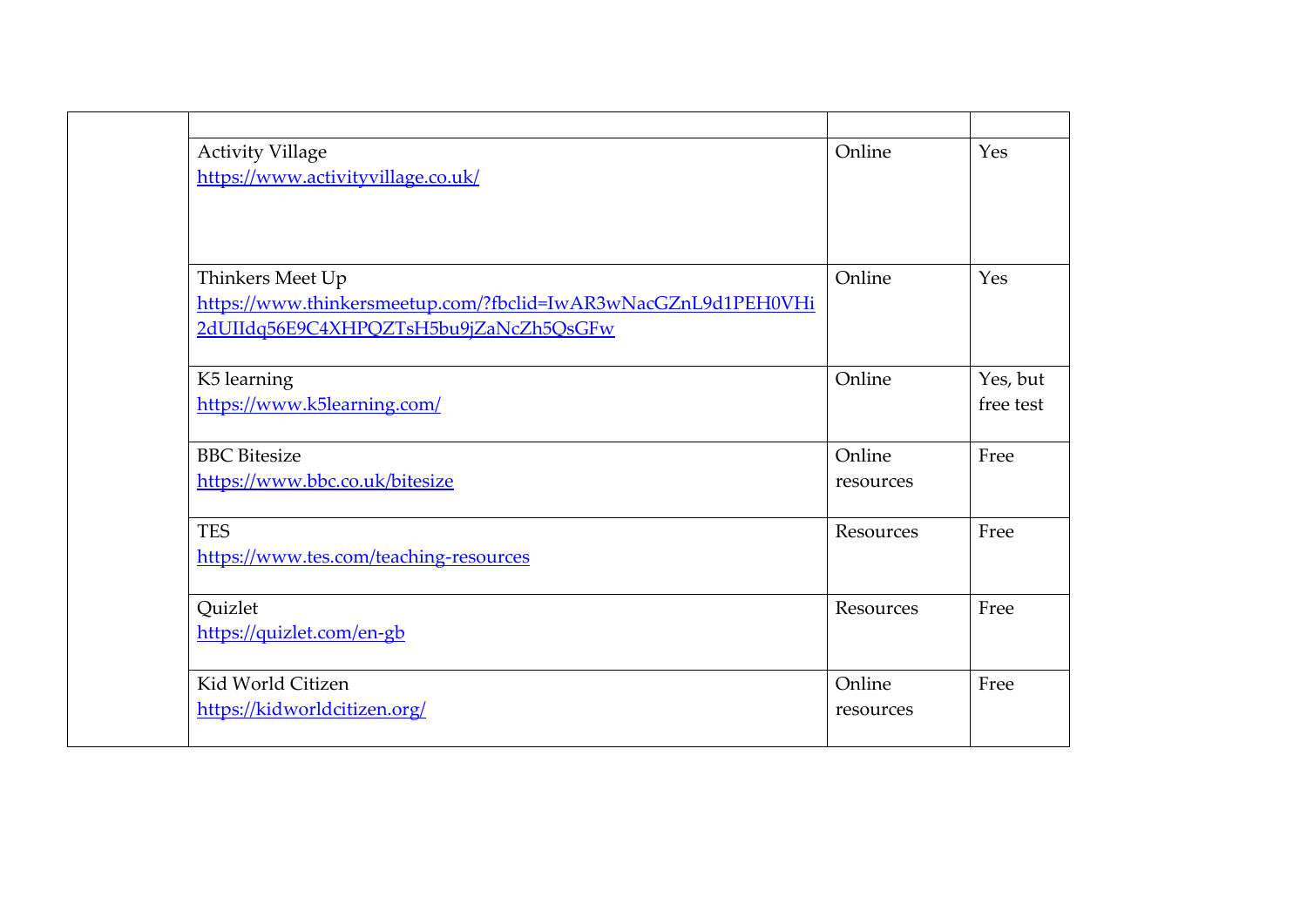| Education.com                   | Worksheets     | Free |
|---------------------------------|----------------|------|
| https://www.education.com/      | and activity   |      |
|                                 | resources      |      |
| <b>EDX</b>                      | Online courses | Free |
| https://www.edx.org/            |                |      |
| Open University Open Learn      | Online courses | Free |
| https://www.open.edu/openlearn/ |                |      |
| Topmarks                        | Online         | Free |
| https://www.topmarks.co.uk/     | resources      |      |
| Easy Peasy Homeschool           | Online         | Free |
| https://allinonehomeschool.com/ | Christian      |      |
|                                 | curriculum     |      |
| Khan Academy                    | Online courses | Free |
| https://www.khanacademy.org/    |                |      |
| Oxford Owl                      | Online         | Free |
| https://www.oxfordowl.co.uk/    | resources      |      |
| <b>Future Learn</b>             | Courses        | Free |
| https://www.futurelearn.com/    |                |      |
| Gojimo                          | Revision App   | Free |
| http://www.gojimo.com/          |                |      |